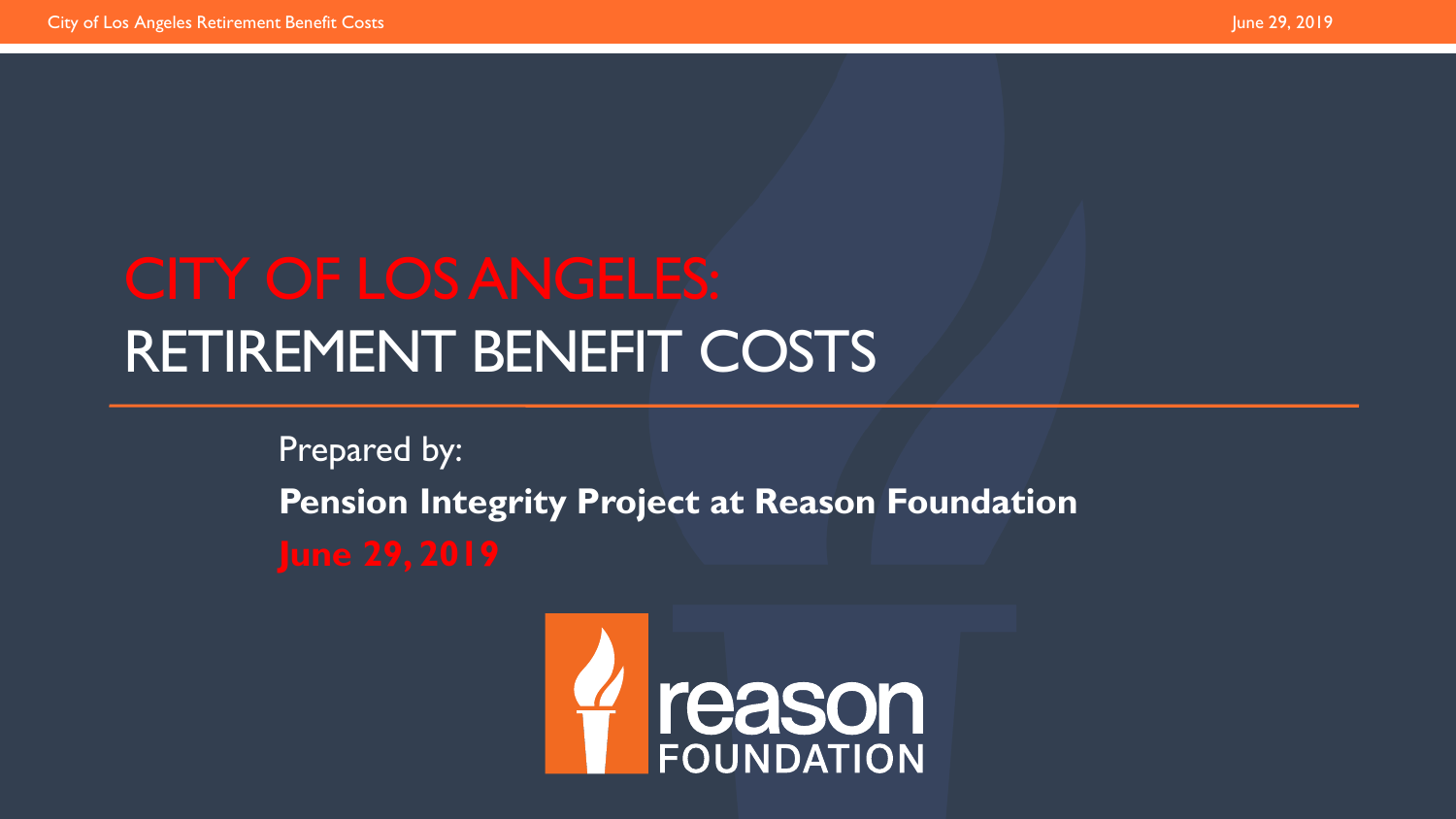| <b>System</b>                                                   | <b>Active Employees</b> | <b>Retirees</b> | <b>Beneficiaries</b> |
|-----------------------------------------------------------------|-------------------------|-----------------|----------------------|
| Los Angeles City Employees Retirement<br><b>System (LACERS)</b> | 26,042                  | 15,477          | 3,902                |
| Los Angeles Fire and Police Pension<br>(LAFPP)                  | 13,442                  | 10,506          | 2,384                |
| Los Angeles Department of Water and<br>Power (LADWP)            | 10,114                  | 7,199           | 1,966                |
| <b>Totals</b>                                                   | 49,598                  | 33,182          | 8,252                |

Data as of June 30, 2018. Source: 2018 Actuarial Valuation Reports for Each Plan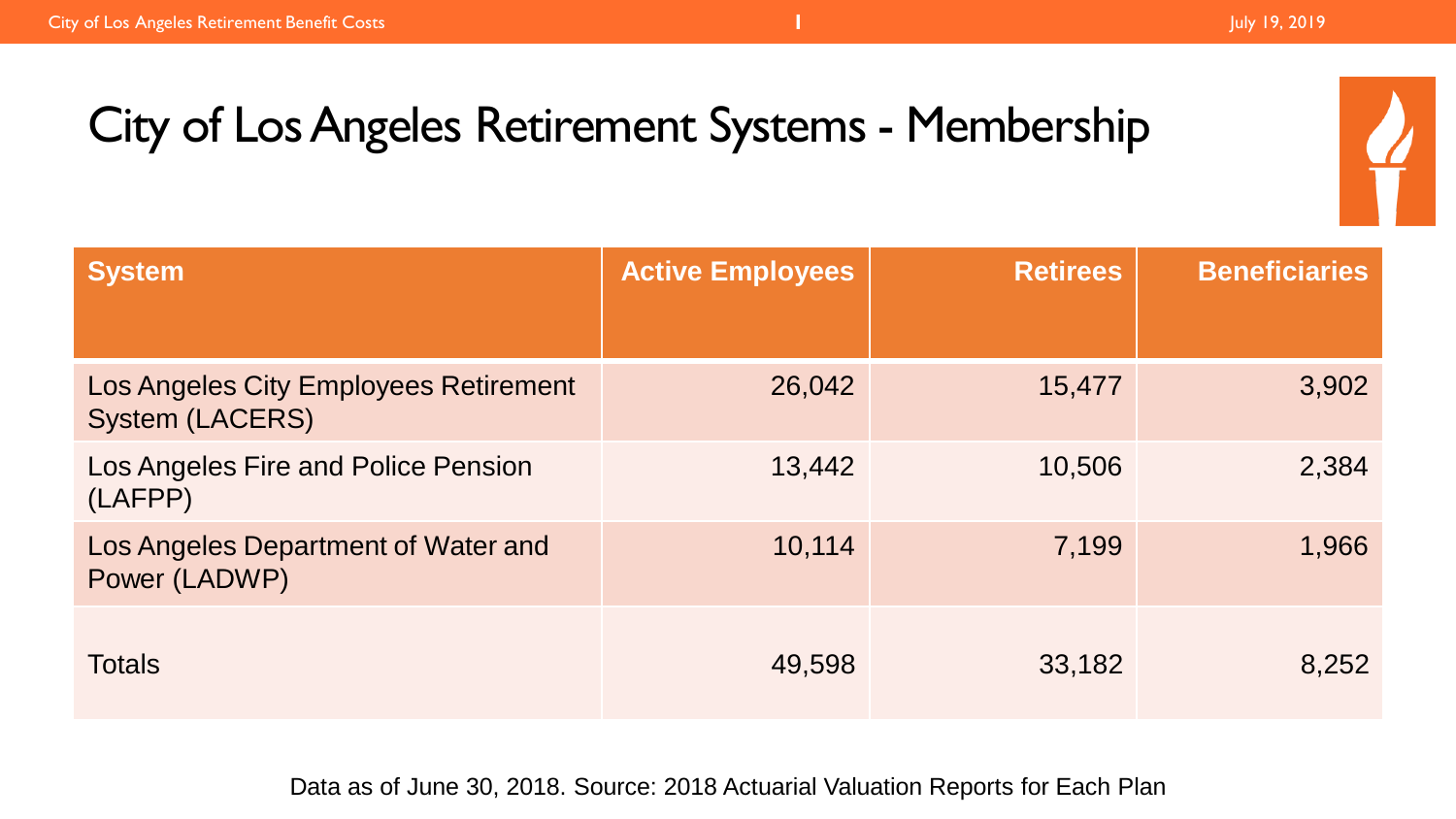## City of Los Angeles Retirement Systems – Pension Benefits

| <b>System</b>          | <b>Retirement Age</b>            | <b>Annual Service Credits</b> |
|------------------------|----------------------------------|-------------------------------|
| <b>LACERS - Tier 1</b> | 55 (with 30 years of service)    | 2.16% (100% Max)              |
| LACERS - Tier 3        | 60 (with 10 years of service)    | 1.50%-2.00% (80% Max)         |
| LAFPP - Tier 5         | 50 (with 20 years of service)    | $2.5\% - 4.0\%$ (90% Max)     |
| LAFPP - Tier 6         | 50 (with 20 years of service)    | $2.0\% - 4.0\%$ (90% Max)     |
| <b>LADWP</b> - Tier 1  | Any age with 30 years of service | 2.10% (100% Max)              |
| LADWP - Tier 2         | Any age with 30 years of service | $1.50\% - 2.10\%$ (80% Max)   |

Data as of June 30, 2018. Source: 2018 Actuarial Valuation Reports for Each Plan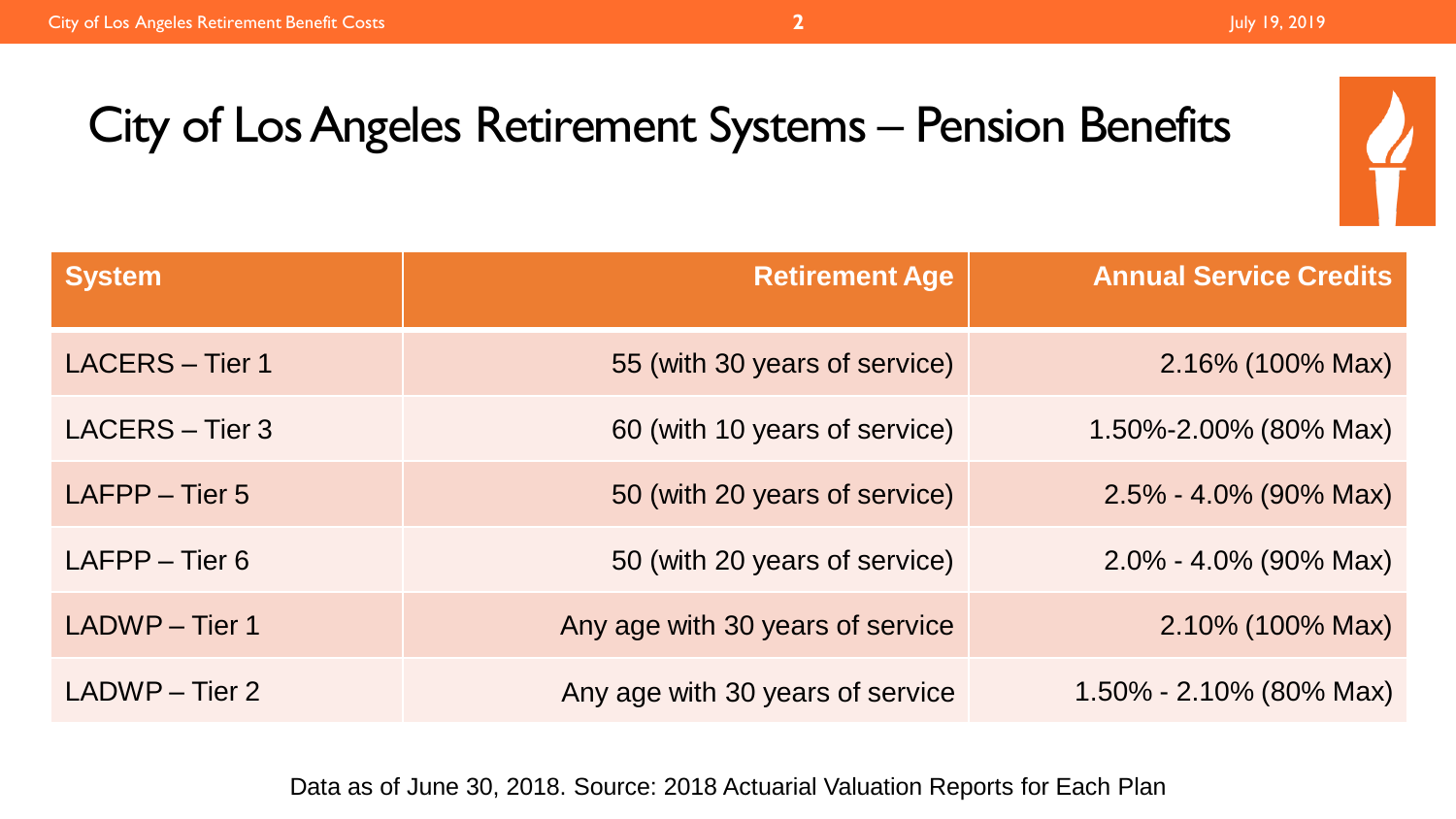

| <b>System</b>              | <b>Premium Subsidy for Medical and Dental Insurance</b>            |
|----------------------------|--------------------------------------------------------------------|
| LACERS - Tier 1            | Up to \$1835/month                                                 |
| LACERS - Tier 3            | Up to \$1835/month                                                 |
| $L_{\rm A}$ FPP $-$ Tier 5 | Up to \$1770/month pre-Medicare, \$587/month for those on Medicare |
| $L$ AFPP – Tier 6          | Up to \$1770/month pre-Medicare, \$587/month for those on Medicare |
| LADWP - Tier 1             | Up to \$1787/month                                                 |
| $LADWP - Tier 2$           | Up to \$924/month                                                  |

Data as of June 30, 2018. Source: 2018 Actuarial Valuation Reports for Each Plan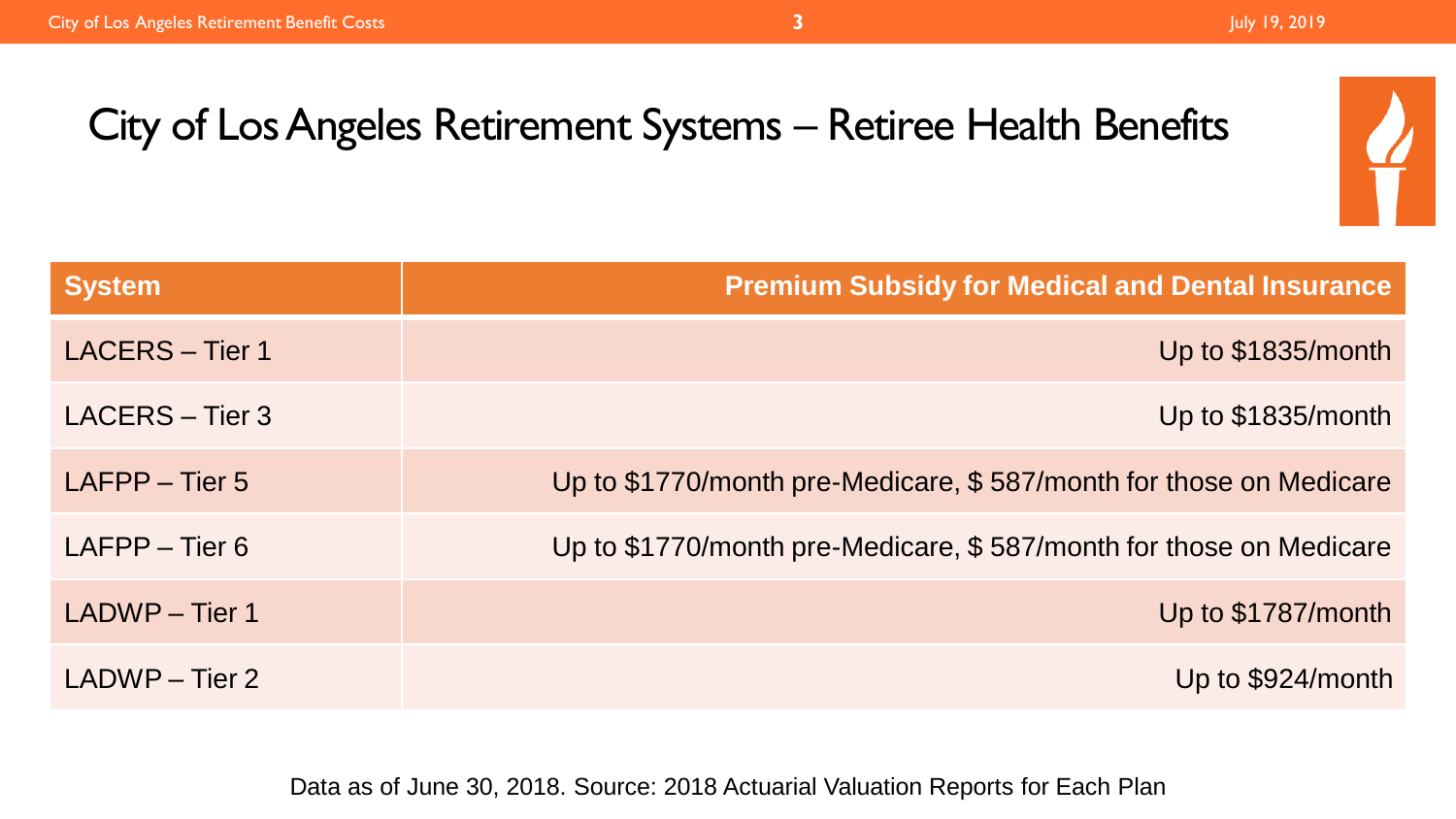# LA City Retirement Contributions (\$ in Billions)



Source: Proposed 2019-20 Budget. LADWP retiree healthcare costs (not broken out in budget) are estimated.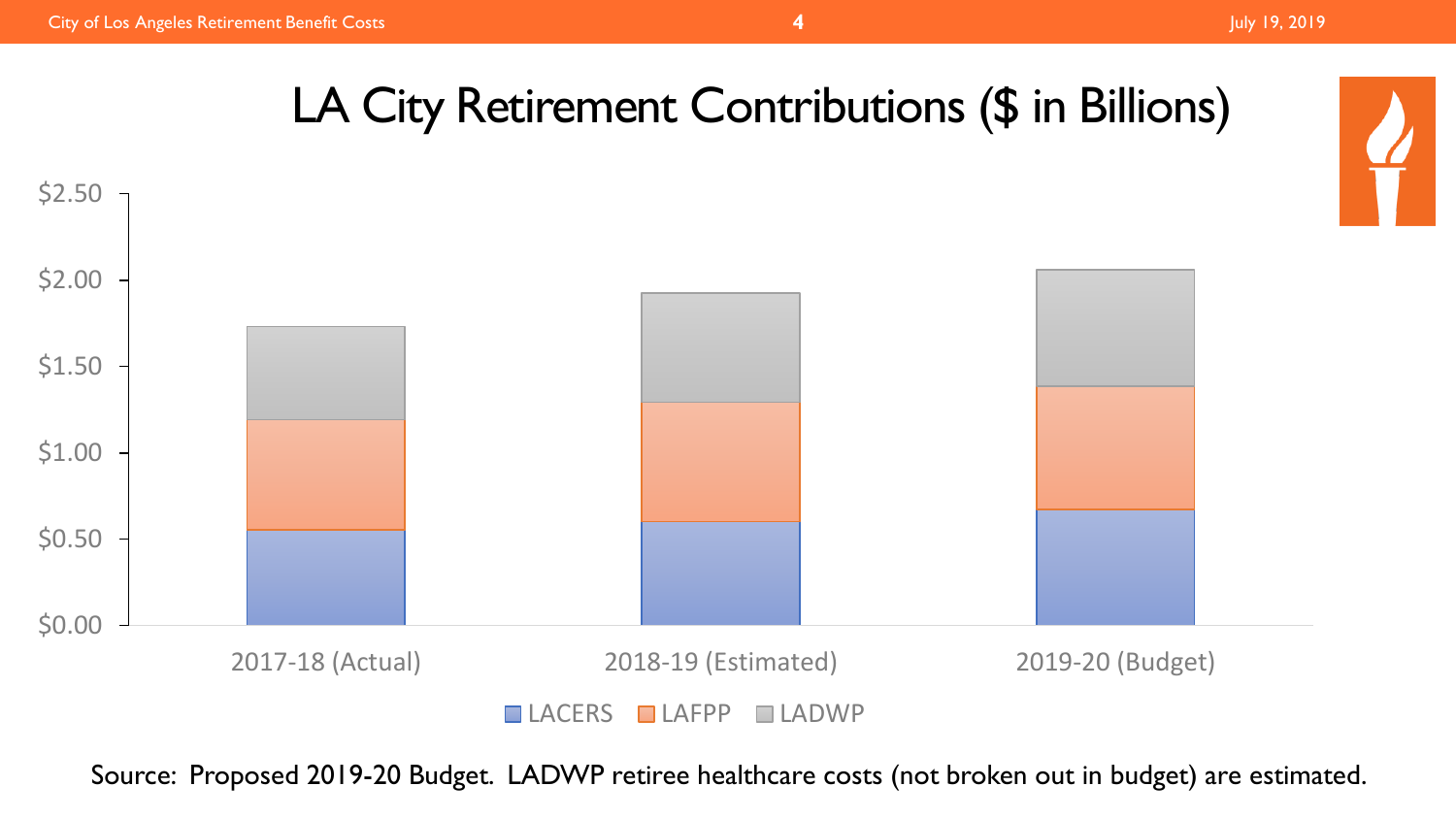# Budgetary Impact



- Comparing pension and OPEB expenditures to the overall budget is difficult because disclosures generally don't show how much of these contributions are borne by the general fund, other governmental funds or business-type activities (like the Harbor or Convention Center).
- According to Controller Galperin: "The City of L.A. spent \$1.2 billion, or 13 percent of its \$9.3 billion budget, on pensions in FY18. This compares to 11 percent spent 10 years ago and nine percent spent 20 years ago."
- On a consolidated basis, in FY 2017/2018, LA reported:

|                                       | <b>Amounts in Billions</b> | % of Total Spending |
|---------------------------------------|----------------------------|---------------------|
| <b>Pension Contributions</b>          | \$1.343                    | 9.6%                |
| <b>OPEB Contributions</b>             | 0.375                      | 2.7%                |
| <b>Total Retirement Contributions</b> | \$1.718                    | 12.3%               |
|                                       |                            |                     |
| <b>Total Expenses</b>                 | \$14.010                   |                     |

Source: Los Angeles Comprehensive Annual Financial Report, June 30, 2018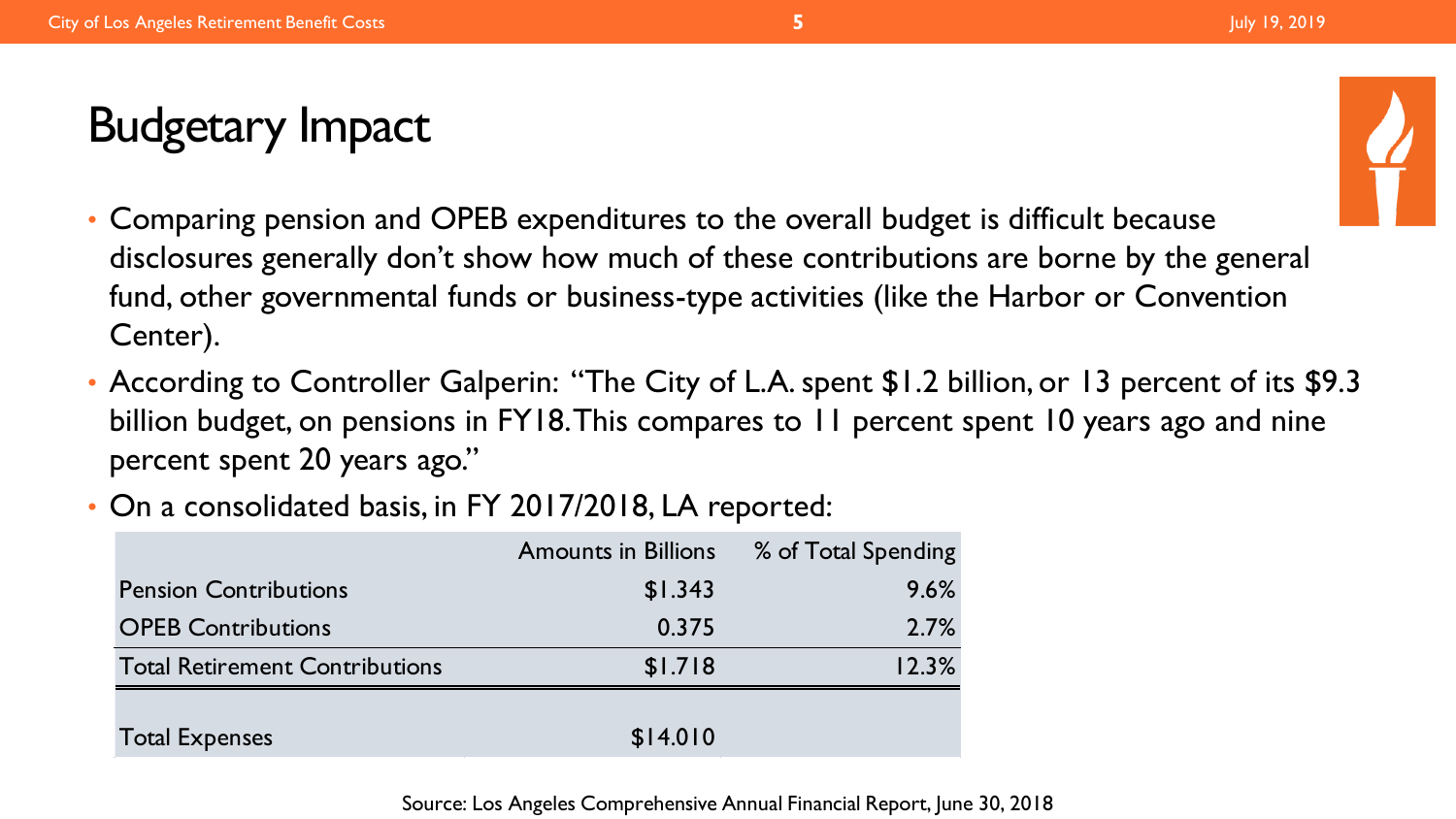## LA City Projected Benefit Payments (\$ in Billions)



Source: Actuarial valuations for each system. LADWP pension benefits are author's projections.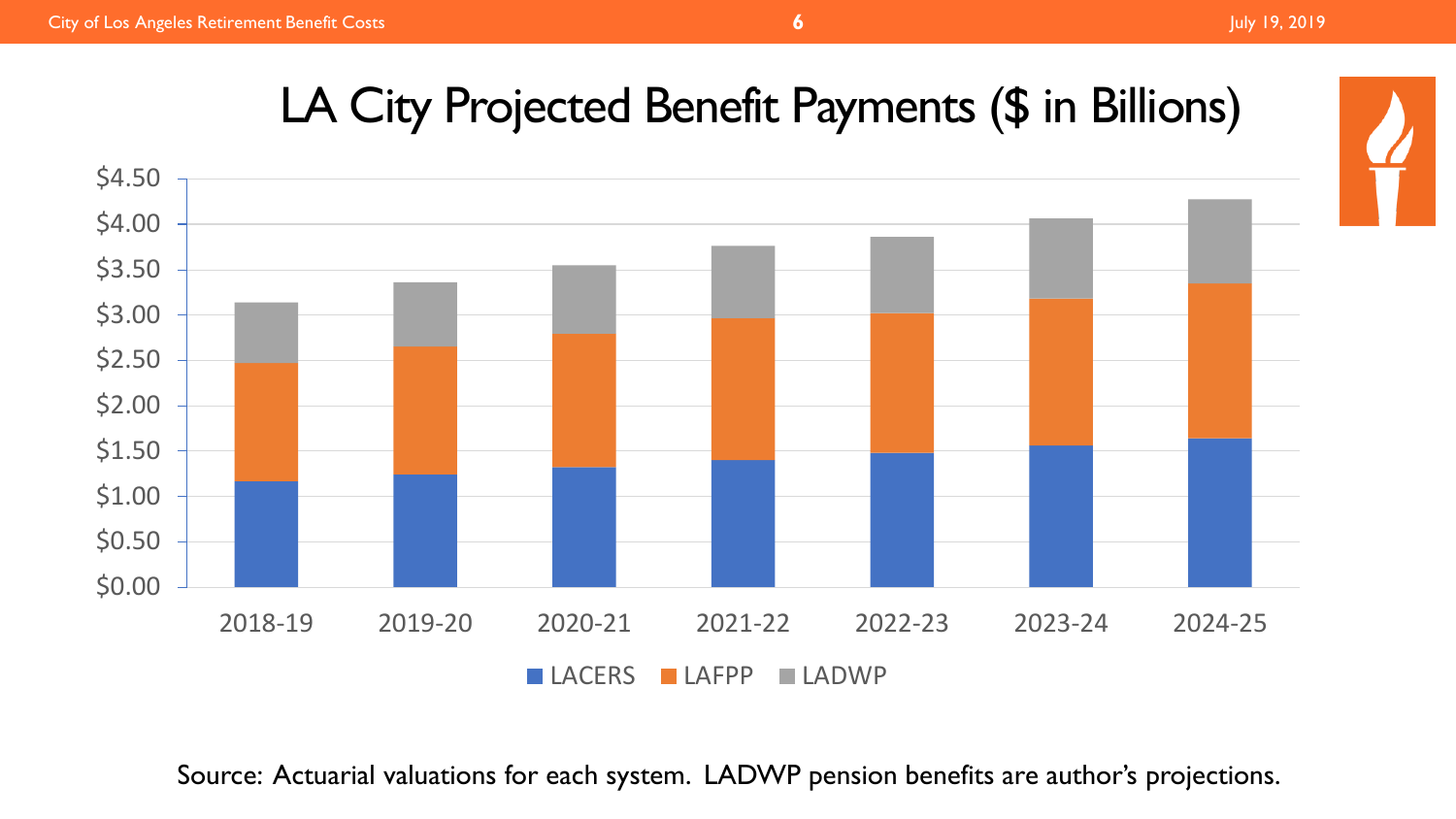#### Many Retirees Receive Pension Payouts

| System        | Number Receiving > \$100,000 | <b>Highest Pension Amount</b> |
|---------------|------------------------------|-------------------------------|
| <b>LACERS</b> | 914                          | \$378,380                     |
| <b>LAFPP</b>  | 1177                         | \$370,488                     |
| <b>LADWP</b>  | 714                          | \$363,061                     |
| 'Total        | 2805                         |                               |

- LAFPP data for 2016; LACERS and LAFPP for 2018
- Excludes one time Deferred Retirement Option Plan payments to certain retired safety employees. Three LA retirees received DROP payments in excess of \$1 million.
- State pension reform (PEPRA) limited pensionable income for new employees. In 2018, the limit is \$142,530. LA systems do not appear to have similar limits – aside from the IRS ceiling of \$285,000.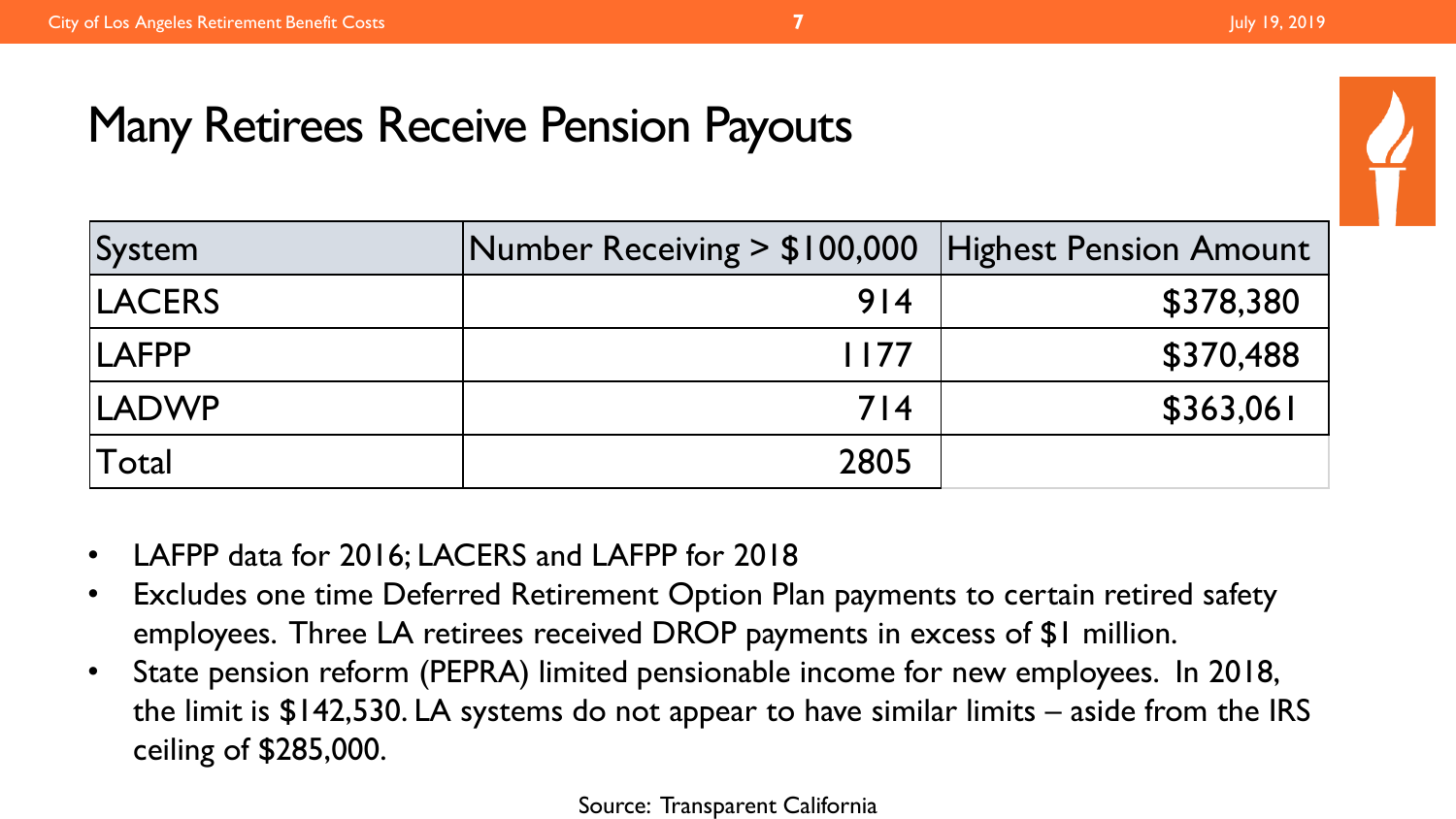#### LA City Pension System Funded Ratios Over Time



Source: Actuarial Valuation Reports for Each Plan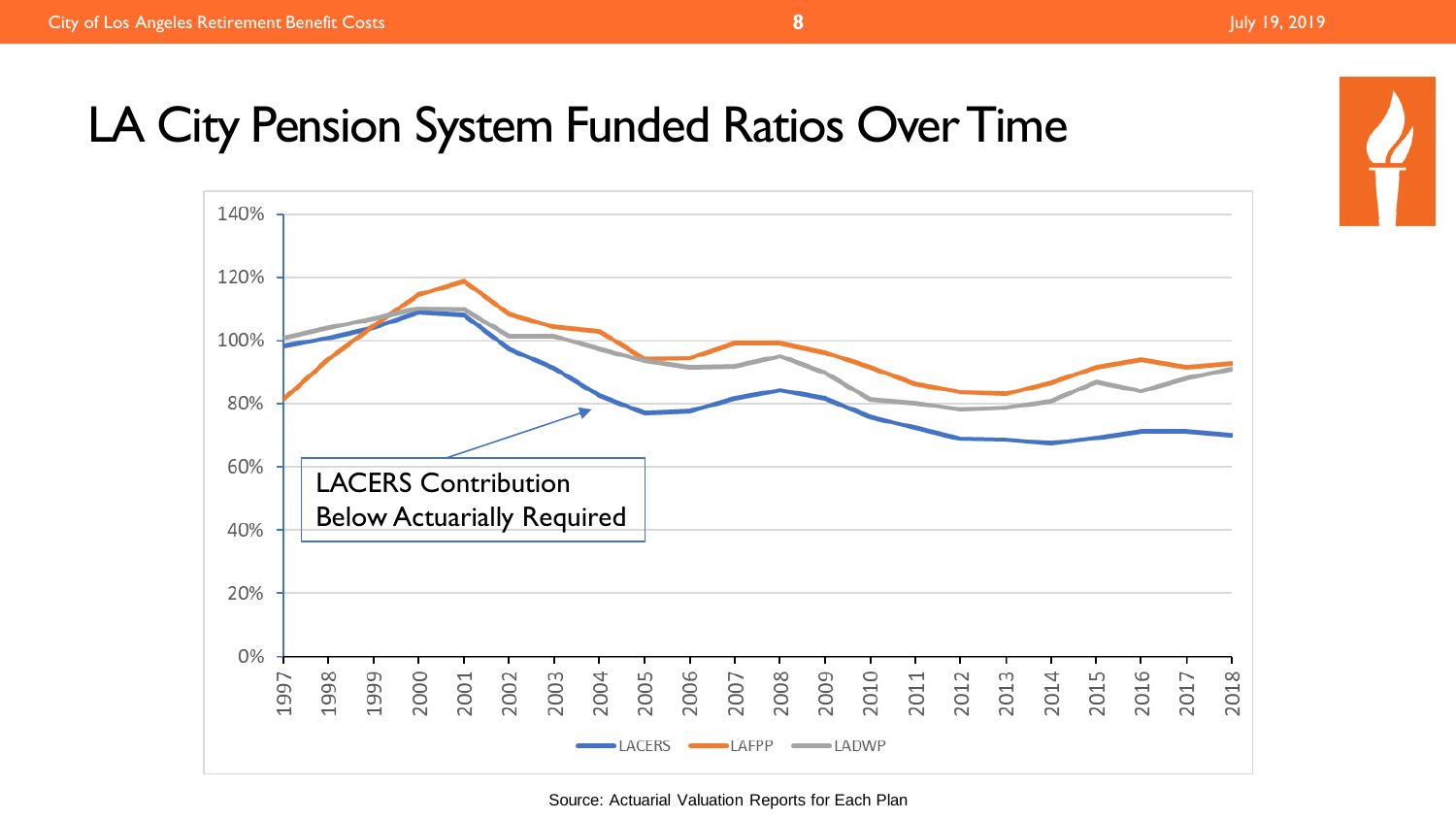

- Under the California Rule, cities cannot reduce pension benefits promised to current employees, so cost reductions are only possible for OPEB benefits and by creating new benefit tiers.
	- Consider phasing out health care premium subsidies for retirees receiving pension benefits over a certain threshold and those eligible for Medicare
	- Consider offering new hires a hybrid pension plan under which some of the benefits are guaranteed by taxpayers, but the rest are based on employee savings and investment performance
	- Limit pensionable income for new hires.
- Some California cities are making extra pension contributions to reduce their pension liabilities.